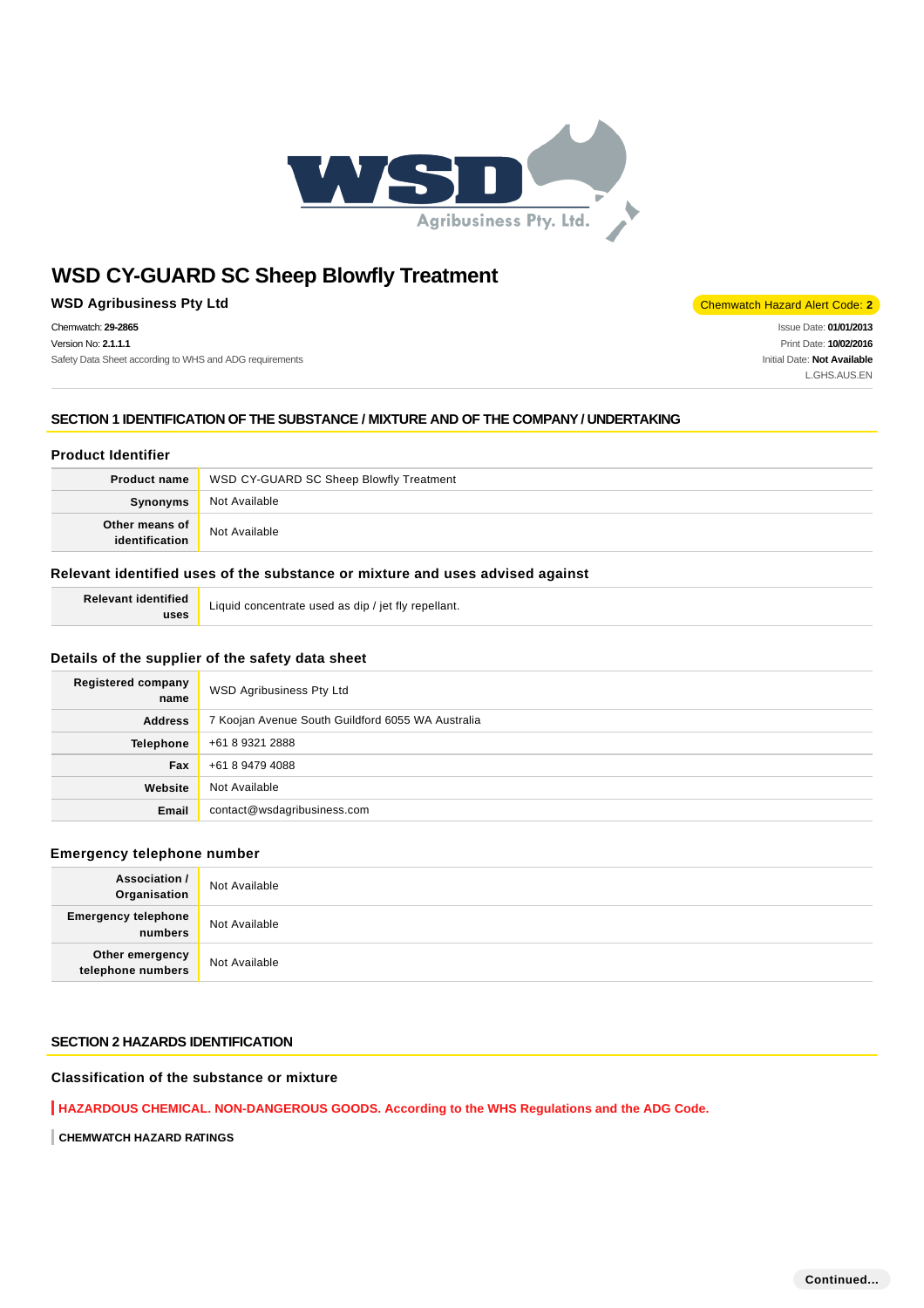|                     | Min | Max |                              |
|---------------------|-----|-----|------------------------------|
| Flammability        |     |     |                              |
| Toxicity            | 2   |     | $0 =$ Minimum                |
| <b>Body Contact</b> | 2   |     | $1 = 1$ $\Omega$             |
| Reactivity          |     |     | $2 =$ Moderate<br>$3 = High$ |
| Chronic             |     |     | $4 =$ Extreme                |

| <b>Poisons Schedule</b>       | Not Applicable                                                                                                                                                                                                                |
|-------------------------------|-------------------------------------------------------------------------------------------------------------------------------------------------------------------------------------------------------------------------------|
| Classification <sup>[1]</sup> | Acute Toxicity (Oral) Category 4, Skin Corrosion/Irritation Category 2, Eye Irritation Category 2A, Skin Sensitizer Category 1,<br>Specific target organ toxicity - single exposure Category 3 (respiratory tract irritation) |
| Legend:                       | 1. Classified by Chemwatch; 2. Classification drawn from HSIS; 3. Classification drawn from EC Directive 1272/2008 - Annex<br>VI                                                                                              |
|                               |                                                                                                                                                                                                                               |

# **Label elements**

**GHS label elements**

**SIGNAL WORD WARNING**

#### **Hazard statement(s)**

| H302 | Harmful if swallowed                |
|------|-------------------------------------|
| H315 | Causes skin irritation              |
| H319 | Causes serious eye irritation       |
| H317 | May cause an allergic skin reaction |
| H335 | May cause respiratory irritation    |

# **Precautionary statement(s) Prevention**

| P <sub>271</sub> | Use only outdoors or in a well-ventilated area.                            |
|------------------|----------------------------------------------------------------------------|
| P <sub>280</sub> | Wear protective gloves/protective clothing/eye protection/face protection. |
| P <sub>261</sub> | Avoid breathing dust/fume/gas/mist/vapours/spray.                          |
| P <sub>270</sub> | Do not eat, drink or smoke when using this product.                        |
| P272             | Contaminated work clothing should not be allowed out of the workplace.     |

# **Precautionary statement(s) Response**

| P362           | Take off contaminated clothing and wash before reuse.                                                                               |
|----------------|-------------------------------------------------------------------------------------------------------------------------------------|
| P363           | Wash contaminated clothing before reuse.                                                                                            |
| P302+P352      | IF ON SKIN: Wash with plenty of soap and water.                                                                                     |
| P305+P351+P338 | IF IN EYES: Rinse cautiously with water for several minutes. Remove contact lenses, if present and easy to do. Continue<br>rinsing. |
| P333+P313      | If skin irritation or rash occurs: Get medical advice/attention.                                                                    |
| P337+P313      | If eye irritation persists: Get medical advice/attention.                                                                           |
| P301+P312      | IF SWALLOWED: Call a POISON CENTER or doctor/physician if you feel unwell.                                                          |
| P304+P340      | IF INHALED: Remove victim to fresh air and keep at rest in a position comfortable for breathing.                                    |
| P330           | Rinse mouth.                                                                                                                        |

# **Precautionary statement(s) Storage**

| P405      | Store locked up.                                                 |
|-----------|------------------------------------------------------------------|
| P403+P233 | Store in a well-ventilated place. Keep container tightly closed. |

# **Precautionary statement(s) Disposal**

**P501** Dispose of contents/container in accordance with local regulations.

### **SECTION 3 COMPOSITION / INFORMATION ON INGREDIENTS**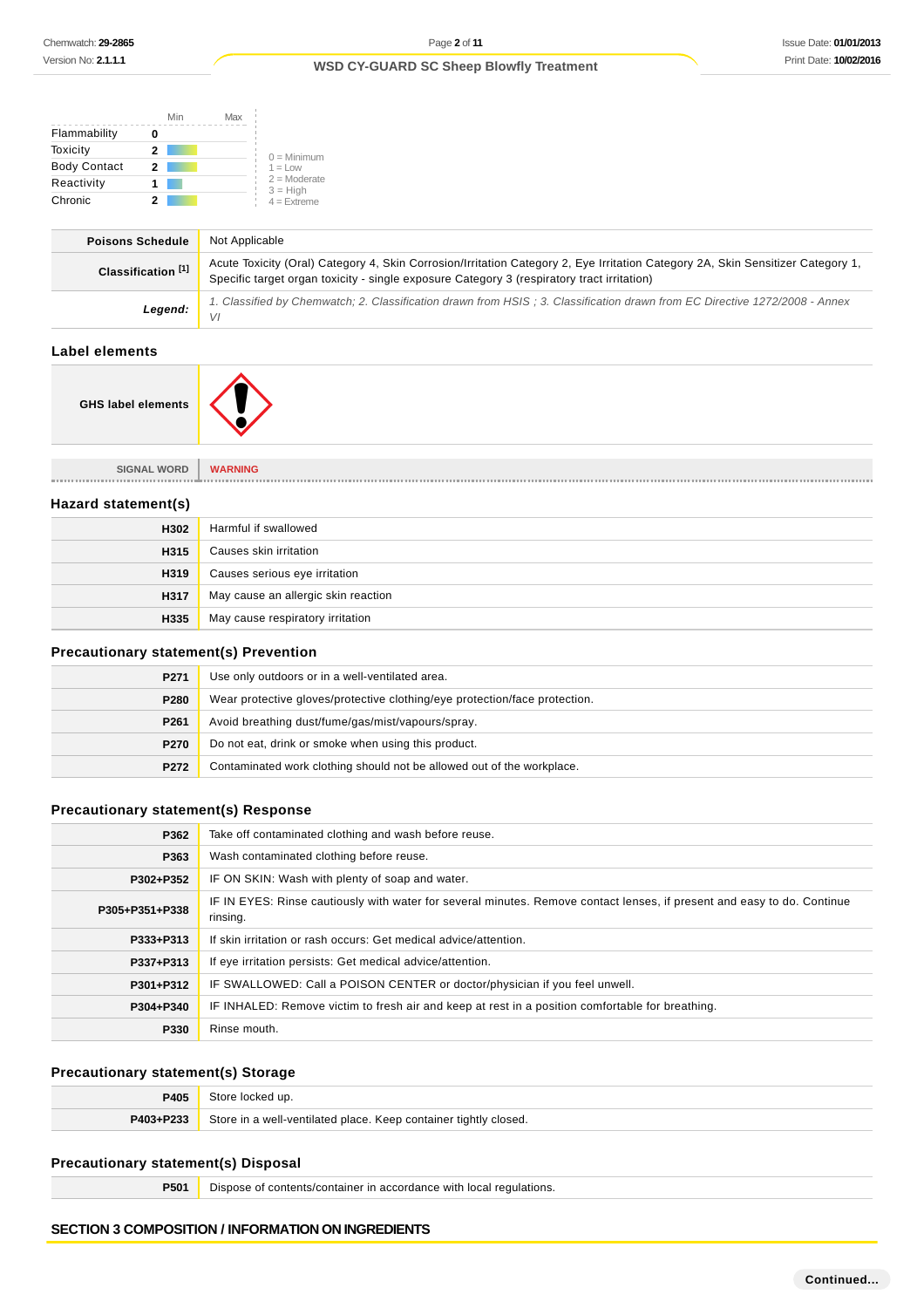### **Substances**

See section below for composition of Mixtures

#### **Mixtures**

| <b>CAS No</b> | %[weight]      | <b>Name</b>                                      |
|---------------|----------------|--------------------------------------------------|
| 66215-27-8    | 42.92          | cyromazine                                       |
|               |                | (500g/L)                                         |
| Not Available | $2 - 4$        | dispersant / wetter                              |
|               | <b>Balance</b> | other ingredients determined not to be hazardous |

# **SECTION 4 FIRST AID MEASURES**

### **Description of first aid measures**

| <b>Eye Contact</b>  | If this product comes in contact with the eyes:<br>▶ Wash out immediately with fresh running water.<br>Ensure complete irrigation of the eye by keeping eyelids apart and away from eye and moving the eyelids by occasionally<br>lifting the upper and lower lids.<br>▶ Seek medical attention without delay; if pain persists or recurs seek medical attention.<br>▶ Removal of contact lenses after an eye injury should only be undertaken by skilled personnel.                                                                                                                                                                                                                                                                                                                                                                                                                                                                                                                                                                                                                                                                                                                                                                              |
|---------------------|---------------------------------------------------------------------------------------------------------------------------------------------------------------------------------------------------------------------------------------------------------------------------------------------------------------------------------------------------------------------------------------------------------------------------------------------------------------------------------------------------------------------------------------------------------------------------------------------------------------------------------------------------------------------------------------------------------------------------------------------------------------------------------------------------------------------------------------------------------------------------------------------------------------------------------------------------------------------------------------------------------------------------------------------------------------------------------------------------------------------------------------------------------------------------------------------------------------------------------------------------|
| <b>Skin Contact</b> | If skin contact occurs:<br>Immediately remove all contaminated clothing, including footwear.<br>Flush skin and hair with running water (and soap if available).<br>Seek medical attention in event of irritation.                                                                                                                                                                                                                                                                                                                                                                                                                                                                                                                                                                                                                                                                                                                                                                                                                                                                                                                                                                                                                                 |
| Inhalation          | If fumes or combustion products are inhaled remove from contaminated area.<br>Lay patient down. Keep warm and rested.<br>▶ Prostheses such as false teeth, which may block airway, should be removed, where possible, prior to initiating first aid<br>procedures.<br>▶ Apply artificial respiration if not breathing, preferably with a demand valve resuscitator, bag-valve mask device, or pocket<br>mask as trained. Perform CPR if necessary.<br>Transport to hospital, or doctor, without delay.                                                                                                                                                                                                                                                                                                                                                                                                                                                                                                                                                                                                                                                                                                                                            |
| Ingestion           | <b>FIF SWALLOWED, REFER FOR MEDICAL ATTENTION, WHERE POSSIBLE, WITHOUT DELAY.</b><br>For advice, contact a Poisons Information Centre or a doctor.<br>• Urgent hospital treatment is likely to be needed.<br>In the mean time, qualified first-aid personnel should treat the patient following observation and employing supportive<br>measures as indicated by the patient's condition.<br>If the services of a medical officer or medical doctor are readily available, the patient should be placed in his/her care and<br>a copy of the SDS should be provided. Further action will be the responsibility of the medical specialist.<br>If medical attention is not available on the worksite or surroundings send the patient to a hospital together with a copy of<br>the SDS.<br>Where medical attention is not immediately available or where the patient is more than 15 minutes from a hospital<br>or unless instructed otherwise:<br>INDUCE vomiting with fingers down the back of the throat, ONLY IF CONSCIOUS. Lean patient forward or place on left<br>side (head-down position, if possible) to maintain open airway and prevent aspiration.<br><b>NOTE:</b> Wear a protective glove when inducing vomiting by mechanical means. |

#### **Indication of any immediate medical attention and special treatment needed**

As in all cases of suspected poisoning, follow the ABCDEs of emergency medicine (airway, breathing, circulation, disability, exposure), then the ABCDEs of toxicology (antidotes, basics, change absorption, change distribution, change elimination).

For poisons (where specific treatment regime is absent): --------------------------------------------------------------

#### BASIC TREATMENT

--------------------------------------------------------------

- Anticipate seizures.
- ▶ **DO NOT** use emetics. Where ingestion is suspected rinse mouth and give up to 200 ml water (5 ml/kg recommended) for dilution where patient is able to swallow, has a strong gag reflex and does not drool.

ADVANCED TREATMENT

<sup>--------------------------------------------------------------</sup>

Establish a patent airway with suction where necessary.

Watch for signs of respiratory insufficiency and assist ventilation as necessary.

Administer oxygen by non-rebreather mask at 10 to 15 L/min.

Monitor and treat, where necessary, for pulmonary oedema.

**Monitor and treat, where necessary, for shock.** 

<sup>--------------------------------------------------------------</sup>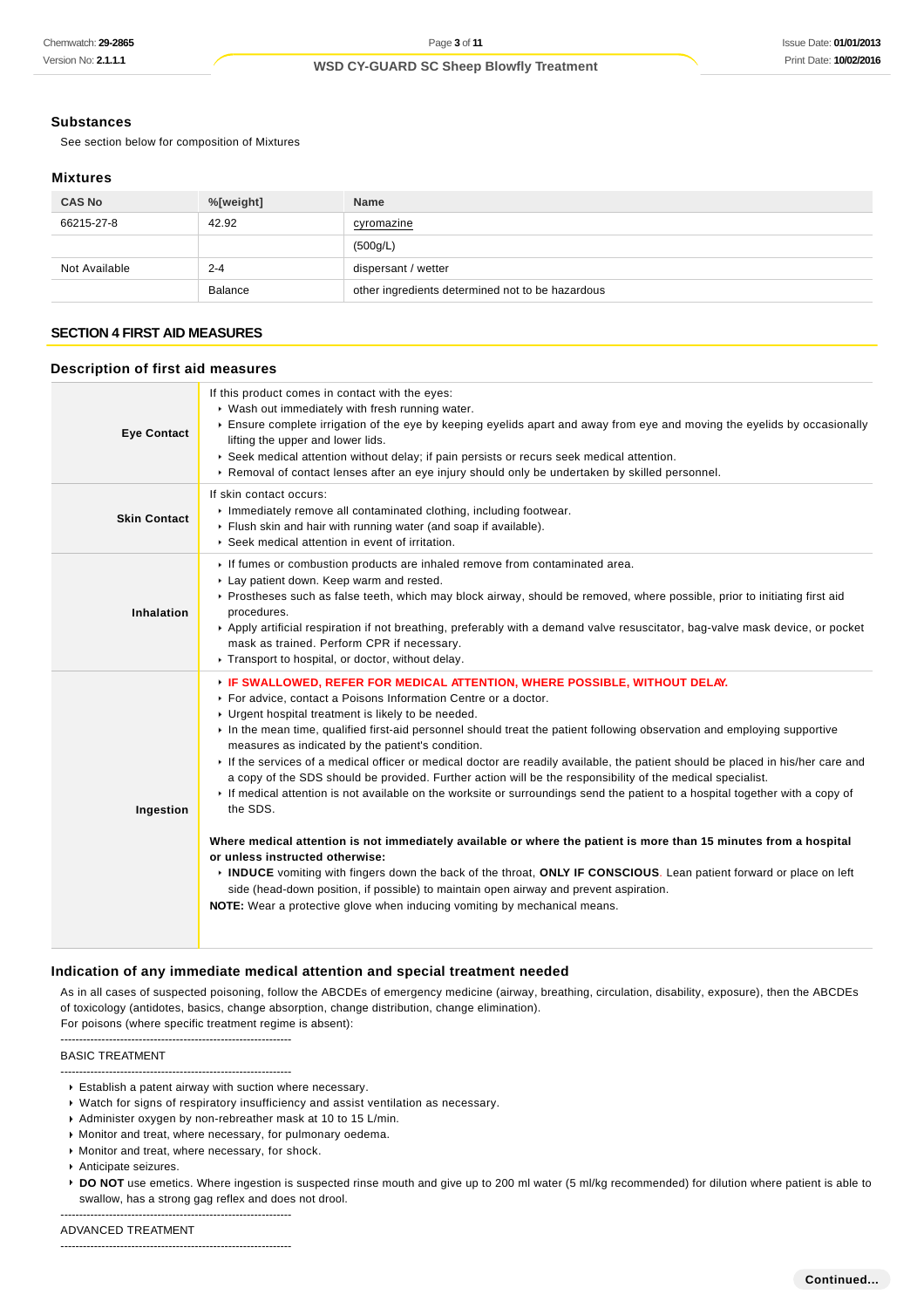- Consider orotracheal or nasotracheal intubation for airway control in unconscious patient or where respiratory arrest has occurred.
- Positive-pressure ventilation using a bag-valve mask might be of use.
- Monitor and treat, where necessary, for arrhythmias.
- Start an IV D5W TKO. If signs of hypovolaemia are present use lactated Ringers solution. Fluid overload might create complications.
- Drug therapy should be considered for pulmonary oedema.
- Hypotension with signs of hypovolaemia requires the cautious administration of fluids. Fluid overload might create complications.
- Treat seizures with diazepam.
- Proparacaine hydrochloride should be used to assist eye irrigation.

BRONSTEIN, A.C. and CURRANCE, P.L.

EMERGENCY CARE FOR HAZARDOUS MATERIALS EXPOSURE: 2nd Ed. 1994 Treat symptomatically.

# **SECTION 5 FIREFIGHTING MEASURES**

# **Extinguishing media**

- Foam.
- Dry chemical powder.
- BCF (where regulations permit).
- Carbon dioxide.
- Water spray or fog Large fires only.

# **Special hazards arising from the substrate or mixture**

| Fire Incompatibility | Avoid contamination with oxidising agents i.e. nitrates, oxidising acids, chlorine bleaches, pool chlorine etc. as ignition may<br>result |
|----------------------|-------------------------------------------------------------------------------------------------------------------------------------------|
|                      |                                                                                                                                           |

# **Advice for firefighters**

| <b>Fire Fighting</b>         | Alert Fire Brigade and tell them location and nature of hazard.<br>▶ Wear full body protective clothing with breathing apparatus.<br>► Prevent, by any means available, spillage from entering drains or water course.<br>► Use water delivered as a fine spray to control fire and cool adjacent area.<br>Avoid spraying water onto liquid pools.<br>▶ DO NOT approach containers suspected to be hot.<br>► Cool fire exposed containers with water spray from a protected location.<br>If safe to do so, remove containers from path of fire.                                                          |
|------------------------------|----------------------------------------------------------------------------------------------------------------------------------------------------------------------------------------------------------------------------------------------------------------------------------------------------------------------------------------------------------------------------------------------------------------------------------------------------------------------------------------------------------------------------------------------------------------------------------------------------------|
| <b>Fire/Explosion Hazard</b> | The material is not readily combustible under normal conditions.<br>► However, it will break down under fire conditions and the organic component may burn.<br>▶ Not considered to be a significant fire risk.<br>► Heat may cause expansion or decomposition with violent rupture of containers.<br>► Decomposes on heating and may produce toxic fumes of carbon monoxide (CO).<br>May emit acrid smoke.<br>Combustion products include; carbon dioxide (CO2) nitrogen oxides (NOx) other pyrolysis products typical of burning organic<br>materialMay emit poisonous fumes. May emit corrosive fumes. |

# **SECTION 6 ACCIDENTAL RELEASE MEASURES**

|  |  |  |  | Personal precautions, protective equipment and emergency procedures |  |
|--|--|--|--|---------------------------------------------------------------------|--|
|--|--|--|--|---------------------------------------------------------------------|--|

| <b>Minor Spills</b> | ▶ Remove all ignition sources.<br>Clean up all spills immediately.<br>Avoid breathing vapours and contact with skin and eyes.<br>$\triangleright$ Control personal contact with the substance, by using protective equipment.<br>► Contain and absorb spill with sand, earth, inert material or vermiculite.<br>$\triangleright$ Wipe up.<br>• Place in a suitable, labelled container for waste disposal.                                                                                                                                                                                                                                                                                                                                                                            |
|---------------------|---------------------------------------------------------------------------------------------------------------------------------------------------------------------------------------------------------------------------------------------------------------------------------------------------------------------------------------------------------------------------------------------------------------------------------------------------------------------------------------------------------------------------------------------------------------------------------------------------------------------------------------------------------------------------------------------------------------------------------------------------------------------------------------|
| <b>Major Spills</b> | Moderate hazard.<br>• Clear area of personnel and move upwind.<br>Alert Fire Brigade and tell them location and nature of hazard.<br>• Wear breathing apparatus plus protective gloves.<br>► Prevent, by any means available, spillage from entering drains or water course.<br>• No smoking, naked lights or ignition sources.<br>Increase ventilation.<br>▶ Stop leak if safe to do so.<br>• Contain spill with sand, earth or vermiculite.<br>• Collect recoverable product into labelled containers for recycling.<br>Absorb remaining product with sand, earth or vermiculite.<br>▶ Collect solid residues and seal in labelled drums for disposal.<br>• Wash area and prevent runoff into drains.<br>If contamination of drains or waterways occurs, advise emergency services. |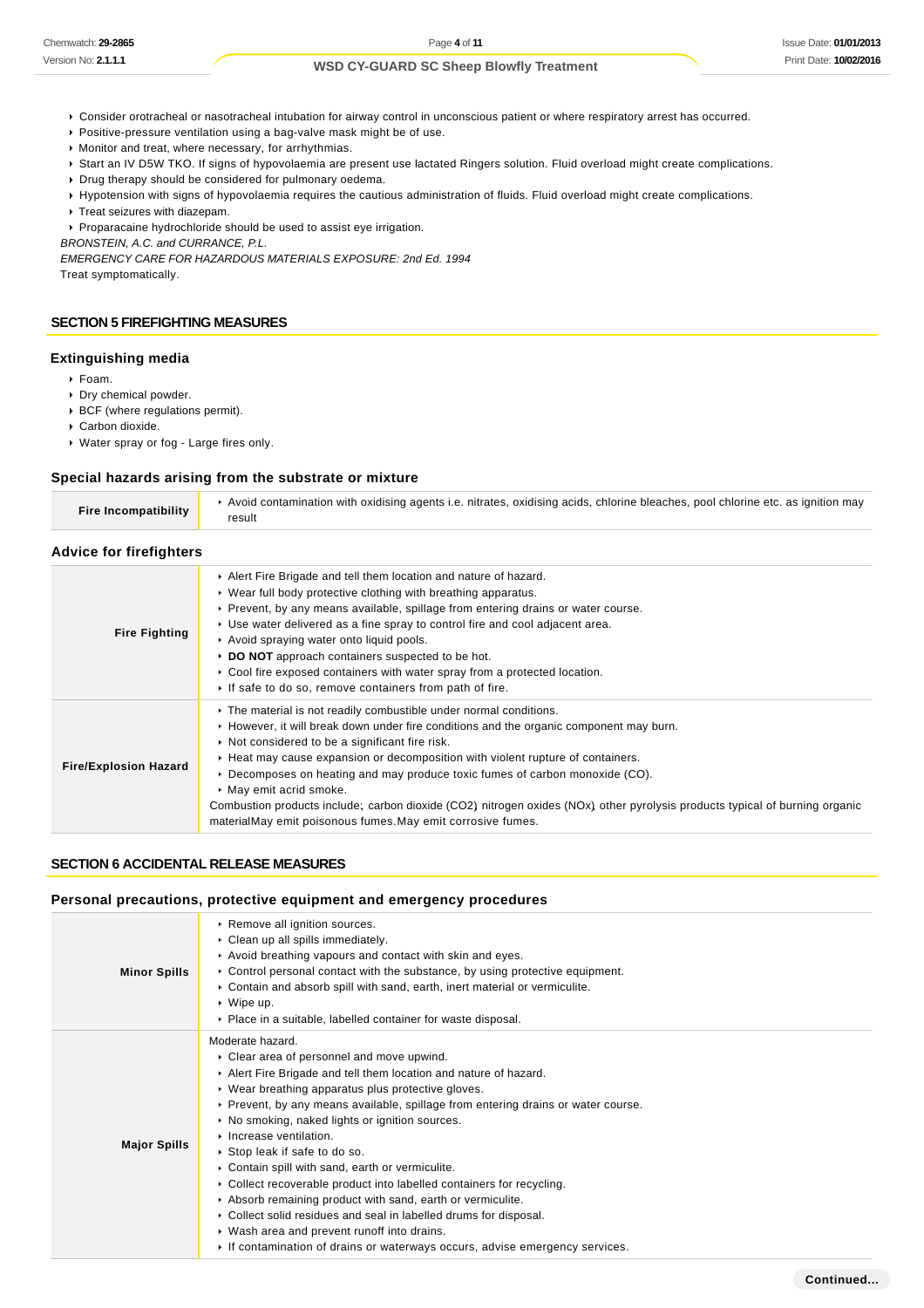Personal Protective Equipment advice is contained in Section 8 of the SDS.

# **SECTION 7 HANDLING AND STORAGE**

### **Precautions for safe handling**

| DO NOT allow clothing wet with material to stay in contact with skin<br>Avoid all personal contact, including inhalation.<br>• Wear protective clothing when risk of exposure occurs.<br>Use in a well-ventilated area.<br>▶ Prevent concentration in hollows and sumps.<br>DO NOT enter confined spaces until atmosphere has been checked.<br>Avoid smoking, naked lights or ignition sources.<br>Avoid contact with incompatible materials.<br>▶ When handling, DO NOT eat, drink or smoke.<br>Keep containers securely sealed when not in use.<br>Safe handling<br>Avoid physical damage to containers.<br>Always wash hands with soap and water after handling.<br>• Work clothes should be laundered separately.<br>Use good occupational work practice.<br>► Observe manufacturer's storage and handling recommendations contained within this SDS.<br>Atmosphere should be regularly checked against established exposure standards to ensure safe working conditions.<br>Contains low boiling substance:<br>Storage in sealed containers may result in pressure buildup causing violent rupture of containers not rated appropriately.<br>▶ Check for bulging containers.<br>▶ Vent periodically<br>Always release caps or seals slowly to ensure slow dissipation of vapours<br>Store in original containers.<br>Keep containers securely sealed.<br>▶ No smoking, naked lights or ignition sources.<br>Store in a cool, dry, well-ventilated area.<br>Other information<br>Store away from incompatible materials and foodstuff containers.<br>▶ Protect containers against physical damage and check regularly for leaks. |  |
|--------------------------------------------------------------------------------------------------------------------------------------------------------------------------------------------------------------------------------------------------------------------------------------------------------------------------------------------------------------------------------------------------------------------------------------------------------------------------------------------------------------------------------------------------------------------------------------------------------------------------------------------------------------------------------------------------------------------------------------------------------------------------------------------------------------------------------------------------------------------------------------------------------------------------------------------------------------------------------------------------------------------------------------------------------------------------------------------------------------------------------------------------------------------------------------------------------------------------------------------------------------------------------------------------------------------------------------------------------------------------------------------------------------------------------------------------------------------------------------------------------------------------------------------------------------------------------------------------------------------------------------|--|
|                                                                                                                                                                                                                                                                                                                                                                                                                                                                                                                                                                                                                                                                                                                                                                                                                                                                                                                                                                                                                                                                                                                                                                                                                                                                                                                                                                                                                                                                                                                                                                                                                                      |  |
| ▶ Observe manufacturer's storage and handling recommendations contained within this SDS.                                                                                                                                                                                                                                                                                                                                                                                                                                                                                                                                                                                                                                                                                                                                                                                                                                                                                                                                                                                                                                                                                                                                                                                                                                                                                                                                                                                                                                                                                                                                             |  |

# **Conditions for safe storage, including any incompatibilities**

| Suitable container         | • Polyethylene or polypropylene container.<br>▶ Packing as recommended by manufacturer.<br>• Check all containers are clearly labelled and free from leaks. |
|----------------------------|-------------------------------------------------------------------------------------------------------------------------------------------------------------|
| Storage<br>incompatibility | Avoid reaction with oxidising agents                                                                                                                        |

# **SECTION 8 EXPOSURE CONTROLS / PERSONAL PROTECTION**

### **Control parameters**

# **OCCUPATIONAL EXPOSURE LIMITS (OEL)**

### **INGREDIENT DATA**

Not Available

### **EMERGENCY LIMITS**

| Ingredient                                    | <b>Material name</b> | TEEL-1        | TEEL-2              | TEEL-3        |
|-----------------------------------------------|----------------------|---------------|---------------------|---------------|
| WSD CY-GUARD SC<br>Sheep Blowfly<br>Treatment | Not Available        | Not Available | Not Available       | Not Available |
|                                               |                      |               |                     |               |
| Ingredient                                    | <b>Original IDLH</b> |               | <b>Revised IDLH</b> |               |
| cyromazine                                    | Not Available        |               | Not Available       |               |
| dispersant / wetter                           | Not Available        |               | Not Available       |               |

#### **MATERIAL DATA**

# **Exposure controls**

**Appropriate engineering controls**

Engineering controls are used to remove a hazard or place a barrier between the worker and the hazard. Well-designed engineering controls can be highly effective in protecting workers and will typically be independent of worker interactions to provide this high level of protection.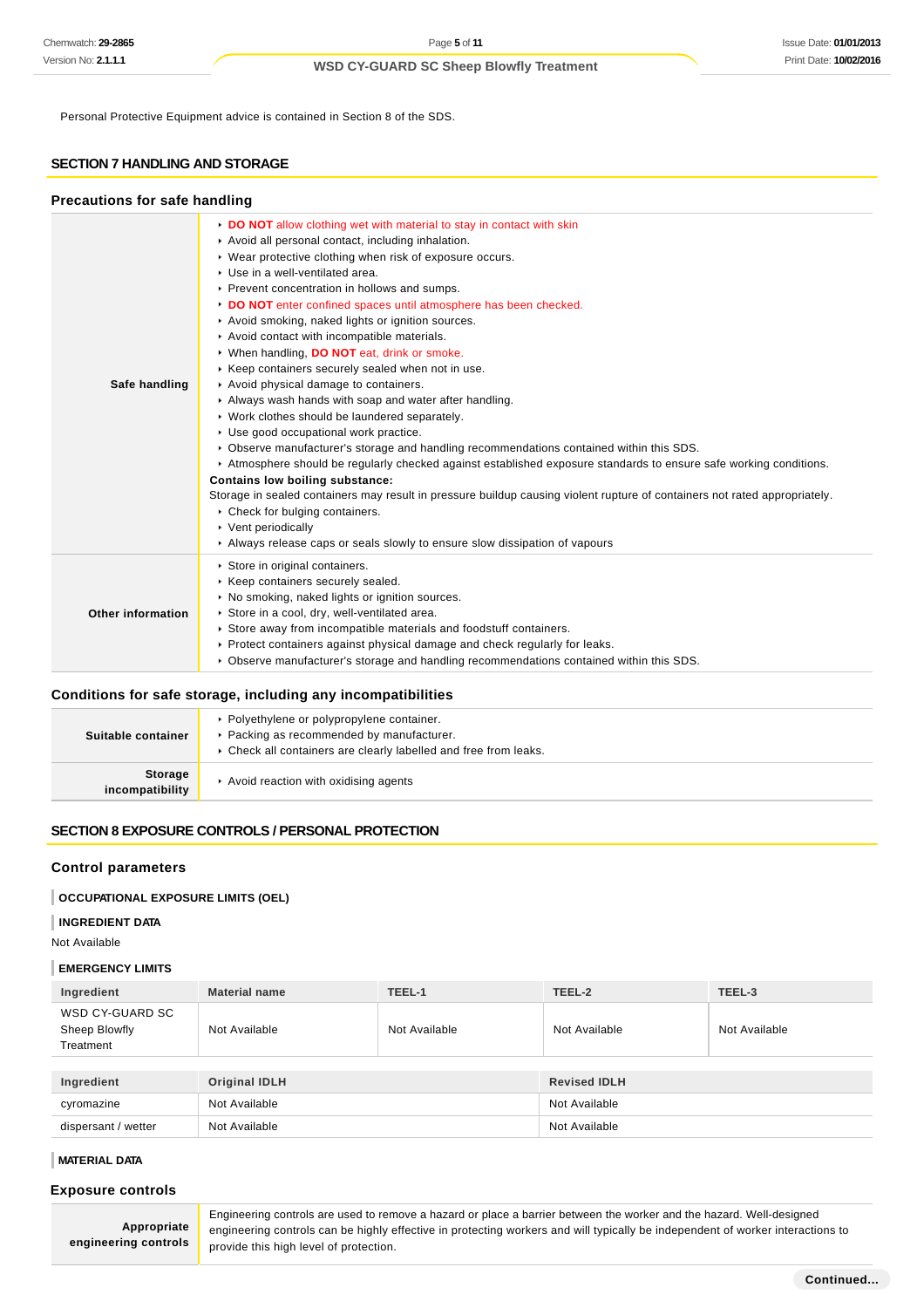The basic types of engineering controls are: Process controls which involve changing the way a job activity or process is done to reduce the risk. Enclosure and/or isolation of emission source which keeps a selected hazard "physically" away from the worker and ventilation that strategically "adds" and "removes" air in the work environment. Ventilation can remove or dilute an air contaminant if designed properly. The design of a ventilation system must match the particular process and chemical or contaminant in use. Employers may need to use multiple types of controls to prevent employee overexposure. Local exhaust ventilation usually required. If risk of overexposure exists, wear approved respirator. Correct fit is essential to obtain adequate protection. Supplied-air type respirator may be required in special circumstances. Correct fit is essential to ensure adequate protection. An approved self contained breathing apparatus (SCBA) may be required in some situations. Provide adequate ventilation in warehouse or closed storage area. Air contaminants generated in the workplace possess varying "escape" velocities which, in turn, determine the "capture velocities" of fresh circulating air required to effectively remove the contaminant. Type of Contaminant: Air Speed: Air Speed: Air Speed: Air Speed: Air Speed: Air Speed: Air Speed: Air Speed: Air Speed: Air Speed: Air Speed: Air Speed: Air Speed: Air Speed: Air Speed: Air Speed: Air Speed: Air Speed: Air solvent, vapours, degreasing etc., evaporating from tank (in still air). 0.25-0.5 m/s (50-100 f/min.) aerosols, fumes from pouring operations, intermittent container filling, low speed conveyer transfers, welding, spray drift, plating acid fumes, pickling (released at low velocity into zone of active generation) 0.5-1 m/s (100-200 f/min.) direct spray, spray painting in shallow booths, drum filling, conveyer loading, crusher dusts, gas discharge (active generation into zone of rapid air motion) 1-2.5 m/s (200-500 f/min.) grinding, abrasive blasting, tumbling, high speed wheel generated dusts (released at high initial velocity into zone of very high rapid air motion). 2.5-10 m/s (500-2000 f/min.) Within each range the appropriate value depends on: Lower end of the range **Lower end of the range** Upper end of the range 1: Room air currents minimal or favourable to capture 1: 1: Disturbing room air currents 2: Contaminants of low toxicity or of nuisance value only. 2: Contaminants of high toxicity 3: Intermittent, low production.  $\Box$  3: High production, heavy use 4: Large hood or large air mass in motion 4: Small hood-local control only Simple theory shows that air velocity falls rapidly with distance away from the opening of a simple extraction pipe. Velocity generally decreases with the square of distance from the extraction point (in simple cases). Therefore the air speed at the extraction point should be adjusted, accordingly, after reference to distance from the contaminating source. The air velocity at the extraction fan, for example, should be a minimum of 1-2 m/s (200-400 f/min) for extraction of solvents generated in a tank 2 meters distant from the extraction point. Other mechanical considerations, producing performance deficits within the extraction apparatus, make it essential that theoretical air velocities are multiplied by factors of 10 or more when extraction systems are installed or used. **Personal protection Eye and face protection** ▶ Safety glasses with side shields. ▶ Chemical goggles. Contact lenses may pose a special hazard; soft contact lenses may absorb and concentrate irritants. A written policy document, describing the wearing of lenses or restrictions on use, should be created for each workplace or task. This should include a review of lens absorption and adsorption for the class of chemicals in use and an account of injury experience. Medical and first-aid personnel should be trained in their removal and suitable equipment should be readily available. In the event of chemical exposure, begin eye irrigation immediately and remove contact lens as soon as practicable. Lens should be removed at the first signs of eye redness or irritation - lens should be removed in a clean environment only after workers have washed hands thoroughly. [CDC NIOSH Current Intelligence Bulletin 59], [AS/NZS 1336 or national equivalent] **Skin protection** See Hand protection below **Hands/feet protection** Wear chemical protective gloves, e.g. PVC. Wear safety footwear or safety gumboots, e.g. Rubber **NOTE:** The material may produce skin sensitisation in predisposed individuals. Care must be taken, when removing gloves and other protective equipment, to avoid all possible skin contact. Contaminated leather items, such as shoes, belts and watch-bands should be removed and destroyed.

> The selection of suitable gloves does not only depend on the material, but also on further marks of quality which vary from manufacturer to manufacturer. Where the chemical is a preparation of several substances, the resistance of the glove

material can not be calculated in advance and has therefore to be checked prior to the application.

The exact break through time for substances has to be obtained from the manufacturer of the protective gloves and.has to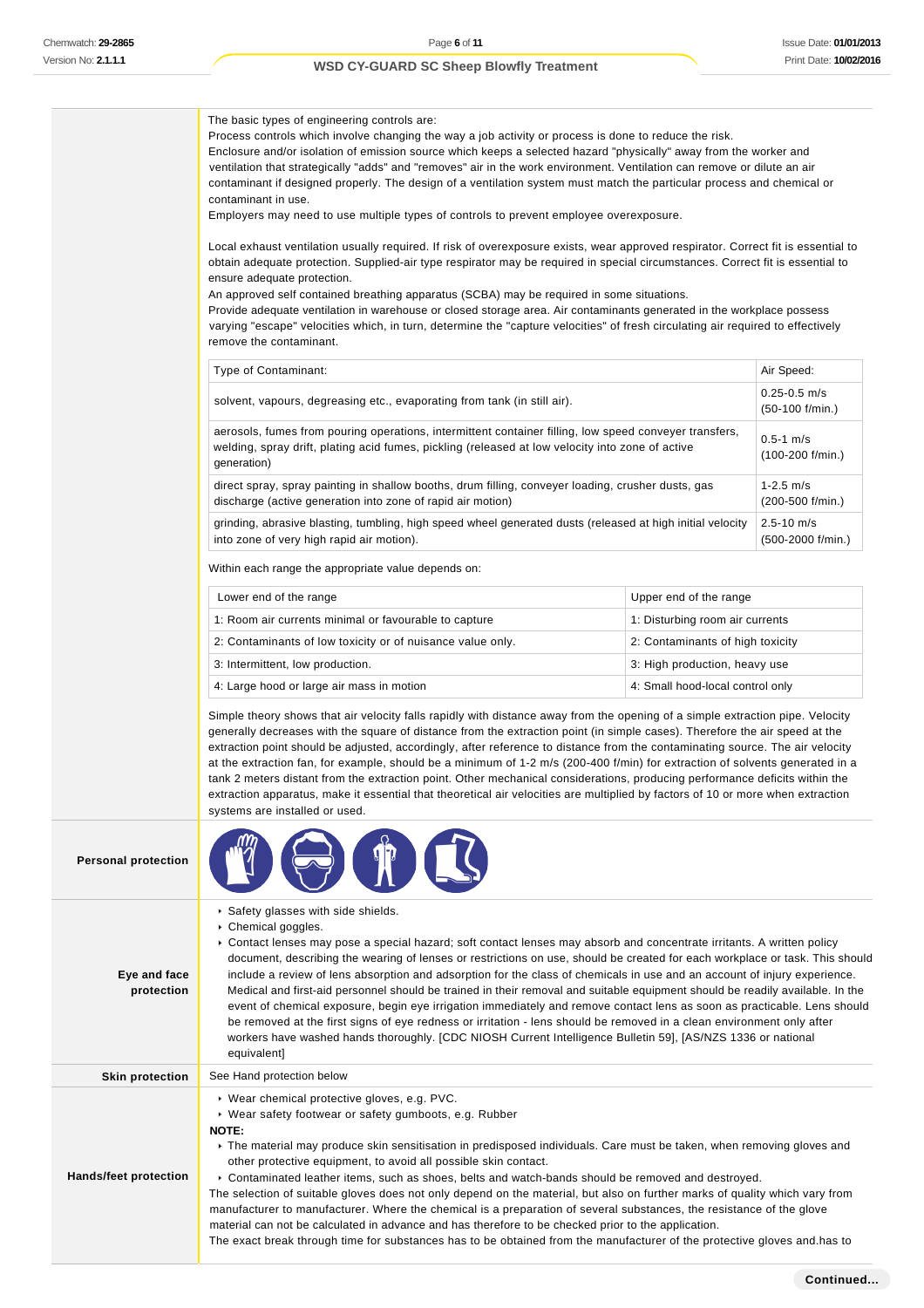|                        | be observed when making a final choice.<br>Suitability and durability of glove type is dependent on usage. Important factors in the selection of gloves include:<br>Firequency and duration of contact,<br>• chemical resistance of glove material,<br>▶ glove thickness and<br>$\cdot$ dexterity<br>Select gloves tested to a relevant standard (e.g. Europe EN 374, US F739, AS/NZS 2161.1 or national equivalent).<br>▶ When prolonged or frequently repeated contact may occur, a glove with a protection class of 5 or higher (breakthrough time<br>greater than 240 minutes according to EN 374, AS/NZS 2161.10.1 or national equivalent) is recommended.<br>• When only brief contact is expected, a glove with a protection class of 3 or higher (breakthrough time greater than 60<br>minutes according to EN 374, AS/NZS 2161.10.1 or national equivalent) is recommended.<br>Some glove polymer types are less affected by movement and this should be taken into account when considering gloves<br>for long-term use.<br>• Contaminated gloves should be replaced.<br>Gloves must only be worn on clean hands. After using gloves, hands should be washed and dried thoroughly. Application of a<br>non-perfumed moisturiser is recommended. |
|------------------------|-----------------------------------------------------------------------------------------------------------------------------------------------------------------------------------------------------------------------------------------------------------------------------------------------------------------------------------------------------------------------------------------------------------------------------------------------------------------------------------------------------------------------------------------------------------------------------------------------------------------------------------------------------------------------------------------------------------------------------------------------------------------------------------------------------------------------------------------------------------------------------------------------------------------------------------------------------------------------------------------------------------------------------------------------------------------------------------------------------------------------------------------------------------------------------------------------------------------------------------------------------------|
| <b>Body protection</b> | See Other protection below                                                                                                                                                                                                                                                                                                                                                                                                                                                                                                                                                                                                                                                                                                                                                                                                                                                                                                                                                                                                                                                                                                                                                                                                                                |
| Other protection       | • Overalls.<br>▶ P.V.C. apron.<br>▶ Barrier cream.<br>▶ Skin cleansing cream.<br>▶ Eye wash unit.                                                                                                                                                                                                                                                                                                                                                                                                                                                                                                                                                                                                                                                                                                                                                                                                                                                                                                                                                                                                                                                                                                                                                         |
| <b>Thermal hazards</b> | Not Available                                                                                                                                                                                                                                                                                                                                                                                                                                                                                                                                                                                                                                                                                                                                                                                                                                                                                                                                                                                                                                                                                                                                                                                                                                             |

# **Respiratory protection**

Not Available

Not Available

# **SECTION 9 PHYSICAL AND CHEMICAL PROPERTIES**

# **Information on basic physical and chemical properties**

| Appearance                                      | Viscous yellow to brown suspension liquid with no discernible odour; suspends in water. |                                                   |                |
|-------------------------------------------------|-----------------------------------------------------------------------------------------|---------------------------------------------------|----------------|
|                                                 |                                                                                         |                                                   |                |
| <b>Physical state</b>                           | Liquid                                                                                  | <b>Relative density</b><br>(Water = $1$ )         | 1.15-1.18      |
| Odour                                           | Not Available                                                                           | <b>Partition coefficient</b><br>n-octanol / water | Not Available  |
| <b>Odour threshold</b>                          | Not Available                                                                           | Auto-ignition<br>temperature (°C)                 | Not Available  |
| pH (as supplied)                                | $6.5 - 7.5$                                                                             | Decomposition<br>temperature                      | Not Available  |
| Melting point /<br>freezing point (°C)          | Not Available                                                                           | Viscosity (cSt)                                   | 1000-2000      |
| Initial boiling point<br>and boiling range (°C) | 50                                                                                      | Molecular weight<br>(g/mol)                       | Not Applicable |
| Flash point (°C)                                | Not Available                                                                           | <b>Taste</b>                                      | Not Available  |
| <b>Evaporation rate</b>                         | Not Available                                                                           | <b>Explosive properties</b>                       | Not Available  |
| Flammability                                    | Not Available                                                                           | <b>Oxidising properties</b>                       | Not Available  |
| <b>Upper Explosive Limit</b><br>(%)             | Not Available                                                                           | <b>Surface Tension</b><br>(dyn/cm or mN/m)        | Not Available  |
| <b>Lower Explosive Limit</b><br>(%)             | Not Available                                                                           | <b>Volatile Component</b><br>(%                   | Not Available  |
| Vapour pressure (kPa)                           | Not Available                                                                           | Gas group                                         | Not Available  |
| Solubility in water<br>(g/L)                    | Partly Miscible                                                                         | pH as a solution (1%)                             | Not Available  |
| Vapour density (Air =<br>1)                     | Not Available                                                                           | VOC g/L                                           | Not Available  |

### **SECTION 10 STABILITY AND REACTIVITY**

| <b>Reactivity</b> | See section 7 |
|-------------------|---------------|
|-------------------|---------------|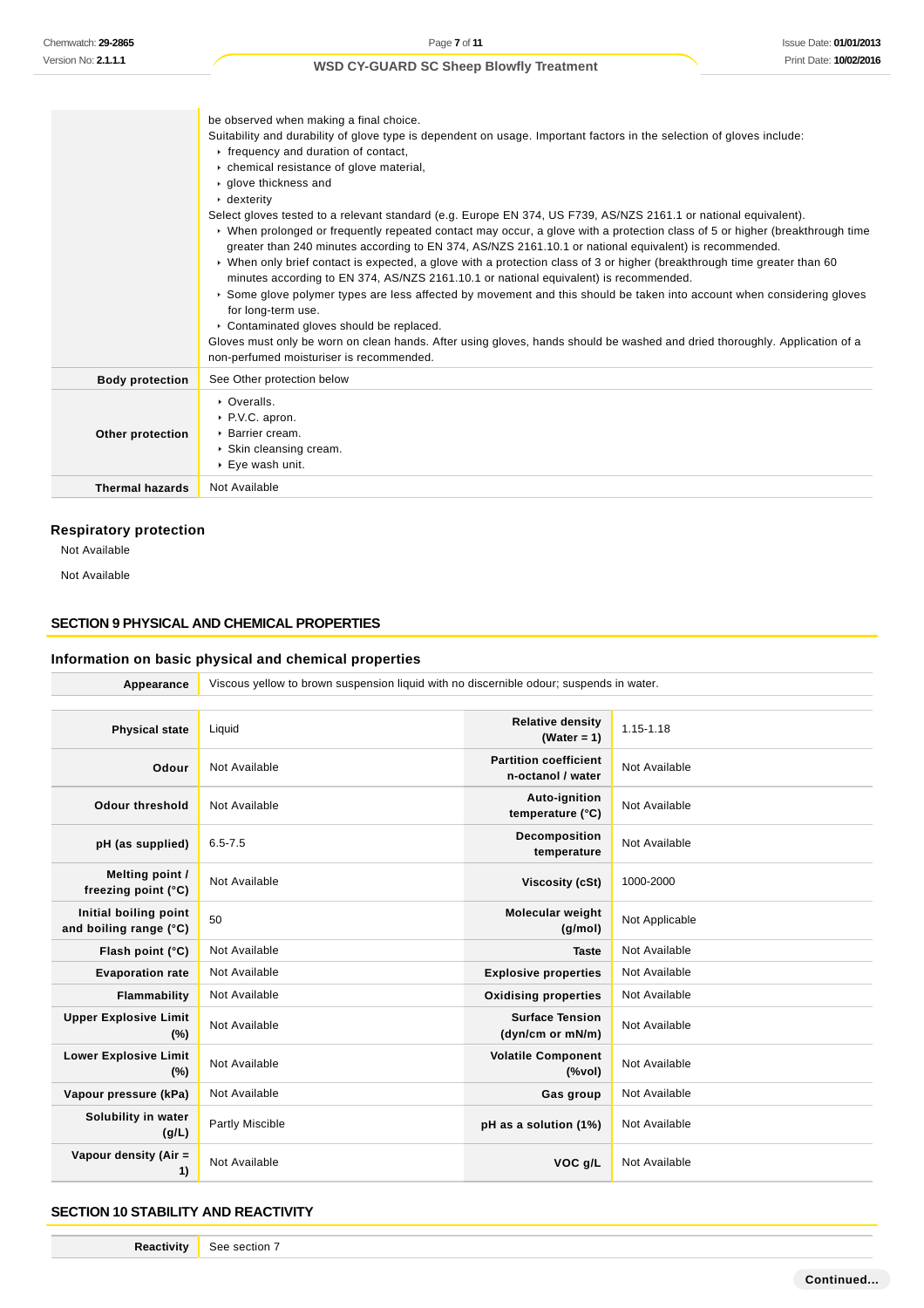| <b>Chemical stability</b>                     | • Unstable in the presence of incompatible materials.<br>▶ Product is considered stable.<br>Hazardous polymerisation will not occur. |
|-----------------------------------------------|--------------------------------------------------------------------------------------------------------------------------------------|
| Possibility of<br>hazardous reactions         | See section 7                                                                                                                        |
| <b>Conditions to avoid</b>                    | See section 7                                                                                                                        |
| Incompatible materials                        | See section 7                                                                                                                        |
| <b>Hazardous</b><br>decomposition<br>products | See section 5                                                                                                                        |

# **SECTION 11 TOXICOLOGICAL INFORMATION**

# **Information on toxicological effects**

| <b>Inhaled</b>      | Evidence shows, or practical experience predicts, that the material produces irritation of the respiratory system, in a<br>substantial number of individuals, following inhalation. In contrast to most organs, the lung is able to respond to a chemical<br>insult by first removing or neutralising the irritant and then repairing the damage. The repair process, which initially evolved to<br>protect mammalian lungs from foreign matter and antigens, may however, produce further lung damage resulting in the<br>impairment of gas exchange, the primary function of the lungs. Respiratory tract irritation often results in an inflammatory<br>response involving the recruitment and activation of many cell types, mainly derived from the vascular system.<br>Inhalation of vapours or aerosols (mists, fumes), generated by the material during the course of normal handling, may be<br>damaging to the health of the individual.                                                                                                                                                                                                                                                                                                                                                                                                                                                                                                                                                                                                                                                                                                                                                                                                                                                                                                                                                                                                                                                                                                                                                                                                                                                                                                                                                                                                                  |
|---------------------|---------------------------------------------------------------------------------------------------------------------------------------------------------------------------------------------------------------------------------------------------------------------------------------------------------------------------------------------------------------------------------------------------------------------------------------------------------------------------------------------------------------------------------------------------------------------------------------------------------------------------------------------------------------------------------------------------------------------------------------------------------------------------------------------------------------------------------------------------------------------------------------------------------------------------------------------------------------------------------------------------------------------------------------------------------------------------------------------------------------------------------------------------------------------------------------------------------------------------------------------------------------------------------------------------------------------------------------------------------------------------------------------------------------------------------------------------------------------------------------------------------------------------------------------------------------------------------------------------------------------------------------------------------------------------------------------------------------------------------------------------------------------------------------------------------------------------------------------------------------------------------------------------------------------------------------------------------------------------------------------------------------------------------------------------------------------------------------------------------------------------------------------------------------------------------------------------------------------------------------------------------------------------------------------------------------------------------------------------------------------|
| Ingestion           | Accidental ingestion of the material may be harmful; animal experiments indicate that ingestion of less than 150 gram may<br>be fatal or may produce serious damage to the health of the individual.<br>Short-term administration of derivatives of s-triazines cause structural damage to the liver of test animals. The significance<br>of these results (if any) for human exposure cannot, as yet, be determined. [Foltinova etal - Folia Histochemica 1971]. The<br>s-triazines appear to act at the level of carbohydrate metabolism. The chlorinated, methoxy and methylthio derivatives inhibit<br>starch accumulation by blocking sugar production. The s-triazines also cause the disappearance of sucrose and glyceric acid<br>with the formation of aspartic and malic acids.                                                                                                                                                                                                                                                                                                                                                                                                                                                                                                                                                                                                                                                                                                                                                                                                                                                                                                                                                                                                                                                                                                                                                                                                                                                                                                                                                                                                                                                                                                                                                                           |
| <b>Skin Contact</b> | The material produces moderate skin irritation; evidence exists, or practical experience predicts, that the material either<br>produces moderate inflammation of the skin in a substantial number of individuals following direct contact, and/or<br>▶ produces significant, but moderate, inflammation when applied to the healthy intact skin of animals (for up to four hours),<br>such inflammation being present twenty-four hours or more after the end of the exposure period.<br>Skin irritation may also be present after prolonged or repeated exposure; this may result in a form of contact dermatitis<br>(nonallergic). The dermatitis is often characterised by skin redness (erythema) and swelling (oedema) which may progress to<br>blistering (vesiculation), scaling and thickening of the epidermis. At the microscopic level there may be intercellular oedema<br>of the spongy layer of the skin (spongiosis) and intracellular oedema of the epidermis.<br>Open cuts, abraded or irritated skin should not be exposed to this material<br>Entry into the blood-stream through, for example, cuts, abrasions, puncture wounds or lesions, may produce systemic injury<br>with harmful effects. Examine the skin prior to the use of the material and ensure that any external damage is suitably<br>protected.                                                                                                                                                                                                                                                                                                                                                                                                                                                                                                                                                                                                                                                                                                                                                                                                                                                                                                                                                                                                                                |
| Eye                 | Evidence exists, or practical experience predicts, that the material may cause eye irritation in a substantial number of<br>individuals and/or may produce significant ocular lesions which are present twenty-four hours or more after instillation into the<br>eye(s) of experimental animals.<br>Repeated or prolonged eye contact may cause inflammation characterised by temporary redness (similar to windburn) of the<br>conjunctiva (conjunctivitis); temporary impairment of vision and/or other transient eye damage/ulceration may occur.                                                                                                                                                                                                                                                                                                                                                                                                                                                                                                                                                                                                                                                                                                                                                                                                                                                                                                                                                                                                                                                                                                                                                                                                                                                                                                                                                                                                                                                                                                                                                                                                                                                                                                                                                                                                                |
| Chronic             | Long-term exposure to respiratory irritants may result in disease of the airways involving difficult breathing and related<br>systemic problems.<br>Practical experience shows that skin contact with the material is capable either of inducing a sensitisation reaction in a<br>substantial number of individuals, and/or of producing a positive response in experimental animals.<br>On the basis, primarily, of animal experiments, concern has been expressed by at least one classification body that the<br>material may produce carcinogenic or mutagenic effects; in respect of the available information, however, there presently<br>exists inadequate data for making a satisfactory assessment.<br>Limited evidence suggests that repeated or long-term occupational exposure may produce cumulative health effects<br>involving organs or biochemical systems.<br>Epidemiological studies have associated long-term exposures to triazine herbicides with increase risk of ovarian cancer in<br>female farm workers in Italy and of breast cancer in the general population of Kentucky in the United States. In experiments<br>with female F344 rats, atrazine induced tumours of the mammary gland and reproductive organs. Atrazine also caused<br>lengthening of the oestrus cycle, a dose-dependent increase in the plasma levels of 17beta-oestradiol and early onset of<br>mammary and pituitary tumours in female Prague-Dawley rats.<br>Investigations into the mechanism of these apparent oestrogenic effects have not been able to demonstrate any consistent<br>interactions with triazine herbicides with the oestrogen receptor or effects on receptor-mediated responses. Atrazine, simazine<br>and propazine have been shown to induce aromatase activity in a human adrenocortical carcinoma cell line. This response<br>was observed at concentrations in the submicromolar range. Aromatase is a circulating enzyme which converts<br>androstenedione (generated in the adrenals) to oestrone in peripheral tissues such as adipose tissues. Oestrone subsequently<br>undergoes conversion to oestradiol which binds to oestrogen receptors in many tissues with induction of tumours. In addition,<br>many human breast cancers contain aromatase. (Breast cancer therapies, based on aromatase inhibitors, are now available.) |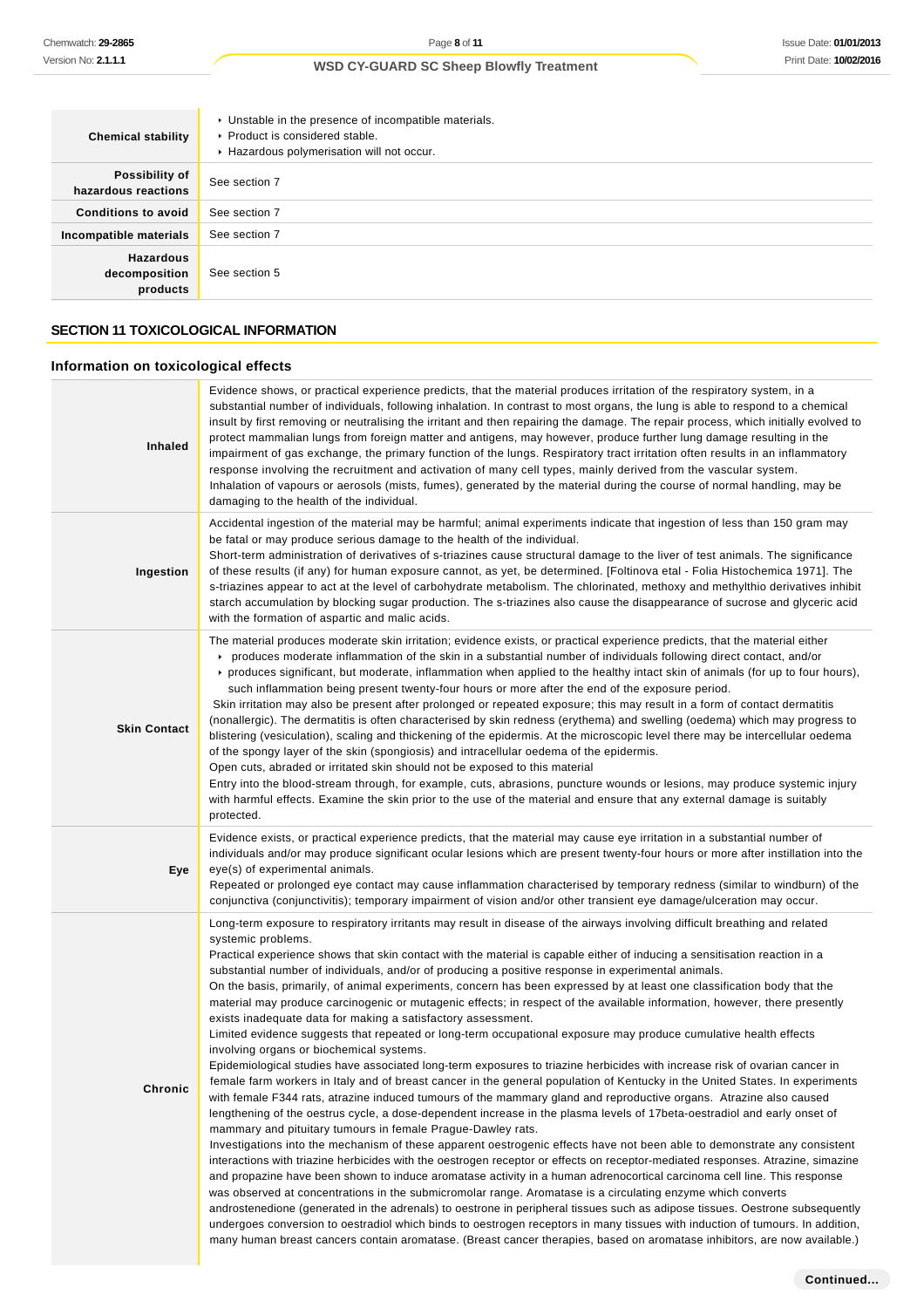The effects of triazine herbicides and some of their metabolites on aromatase activity may provide a partial explanation for the observed increase in plasma oestradiol in rats, together with the observed oestrogen-mediated toxicities in vivo. [1] [1] Sanderson et al: Environmental Health Perspectives, 109, pp 1027-1031, 2001

Suggestive evidence between atrazine (or triazines) exposure and an increased risk of prostate cancer, breast cancer, and ovarian cancer have been reported. Although these data provide a suspicion of carcinogenicity, the limited number of investigations and study limitations preclude drawing conclusions regarding these cancer types.

| <b>WSD CY-GUARD SC</b><br><b>Sheep Blowfly</b><br><b>Treatment</b> | <b>TOXICITY</b>                                                                                                                                                                                                                 | <b>IRRITATION</b>       |
|--------------------------------------------------------------------|---------------------------------------------------------------------------------------------------------------------------------------------------------------------------------------------------------------------------------|-------------------------|
|                                                                    | Not Available                                                                                                                                                                                                                   | Not Available           |
| cyromazine                                                         | <b>TOXICITY</b>                                                                                                                                                                                                                 | <b>IRRITATION</b>       |
|                                                                    | dermal (rat) LD50: >3100 mg/kg $l^{\left[2\right]}$                                                                                                                                                                             | * [Ciba]                |
|                                                                    | Inhalation (rat) LC50: >2.72 mg/L/4h $l[2]$                                                                                                                                                                                     | Eye (rabbit): nil       |
|                                                                    | Oral (rat) LD50: 3387 mg/kge <sup>[2]</sup>                                                                                                                                                                                     | Skin (rabbit): moderate |
| Legend:                                                            | 1. Value obtained from Europe ECHA Registered Substances - Acute toxicity 2.* Value obtained from manufacturer's SDS.<br>Unless otherwise specified data extracted from RTECS - Register of Toxic Effect of chemical Substances |                         |

The following information refers to contact allergens as a group and may not be specific to this product. Contact allergies quickly manifest themselves as contact eczema, more rarely as urticaria or Quincke's oedema. The pathogenesis of contact eczema involves a cell-mediated (T lymphocytes) immune reaction of the delayed type. Other allergic skin reactions, e.g. contact urticaria, involve antibody-mediated immune reactions. The significance of the contact allergen is not simply determined by its sensitisation potential: the distribution of the substance and the opportunities for contact with it are equally important. A weakly sensitising substance which is widely distributed can be a more important allergen than one with stronger sensitising potential with which few individuals come into contact. From a clinical point of view, substances are noteworthy if they produce an allergic test reaction in more than 1% of the persons tested.

**CYROMAZINE**

Asthma-like symptoms may continue for months or even years after exposure to the material ceases. This may be due to a non-allergenic condition known as reactive airways dysfunction syndrome (RADS) which can occur following exposure to high levels of highly irritating compound. Key criteria for the diagnosis of RADS include the absence of preceding respiratory disease, in a non-atopic individual, with abrupt onset of persistent asthma-like symptoms within minutes to hours of a documented exposure to the irritant. A reversible airflow pattern, on spirometry, with the presence of moderate to severe bronchial hyperreactivity on methacholine challenge testing and the lack of minimal lymphocytic inflammation, without eosinophilia, have also been included in the criteria for diagnosis of RADS. RADS (or asthma) following an irritating inhalation is an infrequent disorder with rates related to the concentration of and duration of exposure to the irritating substance. Industrial bronchitis, on the other hand, is a disorder that occurs as result of exposure due to high concentrations of irritating substance (often particulate in nature) and is completely reversible after exposure ceases. The disorder is characterised by dyspnea, cough and mucus production.

The material may cause skin irritation after prolonged or repeated exposure and may produce a contact dermatitis (nonallergic). This form of dermatitis is often characterised by skin redness (erythema) and swelling the epidermis. Histologically there may be intercellular oedema of the spongy layer (spongiosis) and intracellular oedema of the epidermis. ADI 0.02 mg/kg b.w. \* Toxicity Class WHO Table 5; EPA III \* Ames Test Non mutagenic \*

| <b>Acute Toxicity</b>                       | $\checkmark$ | Carcinogenicity                           | $\circ$        |
|---------------------------------------------|--------------|-------------------------------------------|----------------|
| <b>Skin</b><br><b>Irritation/Corrosion</b>  | w            | Reproductivity                            | $\circledcirc$ |
| <b>Serious Eye</b><br>Damage/Irritation     | $\checkmark$ | STOT - Single<br><b>Exposure</b>          | ັ              |
| <b>Respiratory or Skin</b><br>sensitisation | $\checkmark$ | <b>STOT - Repeated</b><br><b>Exposure</b> | $\odot$        |
| <b>Mutagenicity</b>                         | $\circ$      | <b>Aspiration Hazard</b>                  | $\circledcirc$ |

Legend:  $\mathsf{X}$  – Data available but does not fill the criteria for classification

 $\blacktriangleright$  – Data required to make classification available  $\bigcirc$  – Data Not Available to make classification

### **SECTION 12 ECOLOGICAL INFORMATION**

# **Toxicity**

| Ingredient | Endpoint | <b>Test Duration (hr)</b> | <b>Species</b>                | Value        | <b>Source</b> |
|------------|----------|---------------------------|-------------------------------|--------------|---------------|
| cyromazine | EC50     | 96                        | Algae or other aquatic plants | 8955.637mg/L |               |
| cyromazine | EC50     | 24                        | Crustacea                     | 23.59mg/L    |               |
| cyromazine | EC50     | 48                        | Crustacea                     | 5.08mg/L     |               |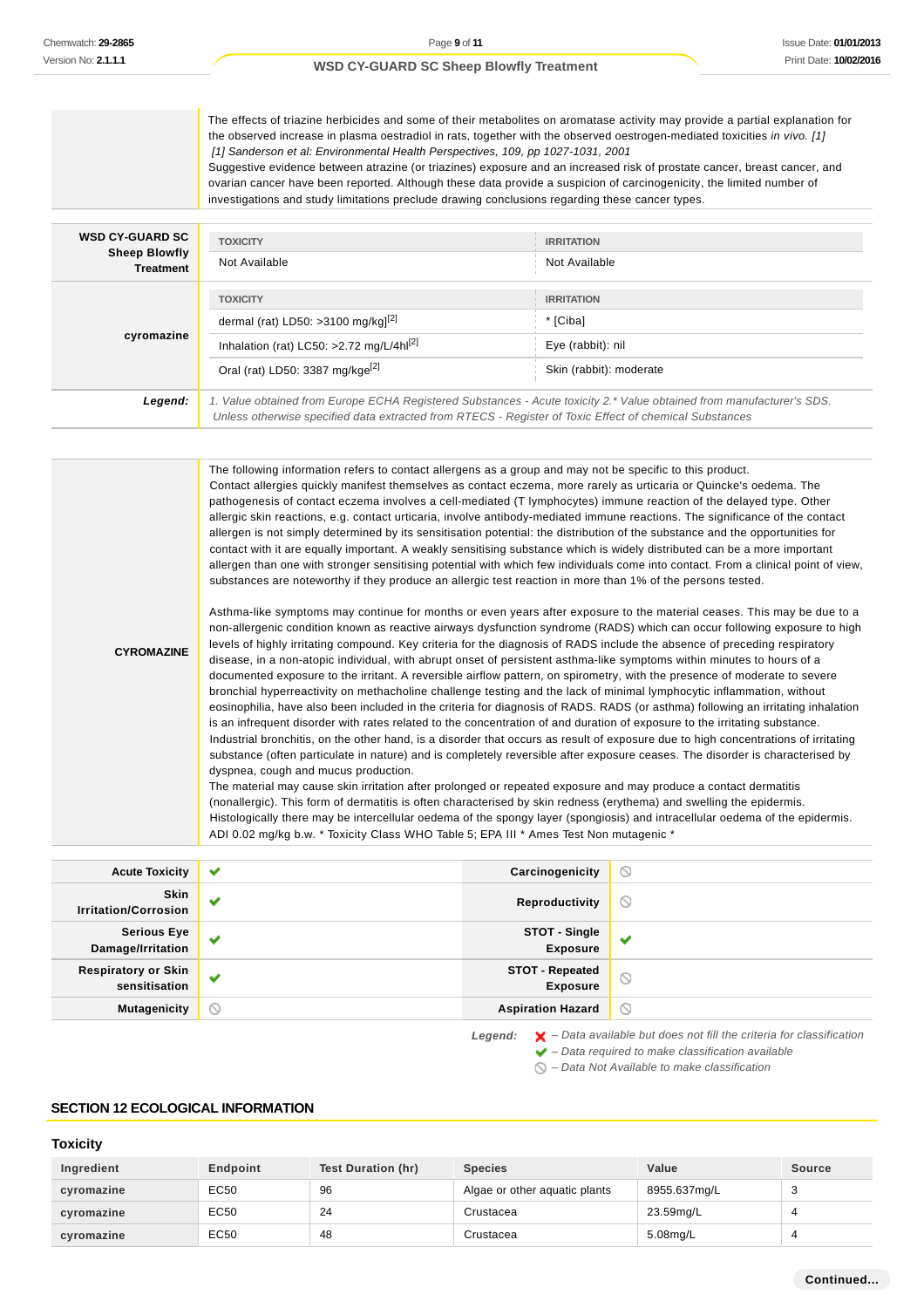| cyromazine | LC50 | 96 | Fish                                                                                                                                                                                                                                                                                                                                                                                | >87.9ma/L |  |
|------------|------|----|-------------------------------------------------------------------------------------------------------------------------------------------------------------------------------------------------------------------------------------------------------------------------------------------------------------------------------------------------------------------------------------|-----------|--|
| Legend:    | Data |    | Extracted from 1. IUCLID Toxicity Data 2. Europe ECHA Registered Substances - Ecotoxicological Information - Aquatic Toxicity<br>3. EPIWIN Suite V3.12 - Aquatic Toxicity Data (Estimated) 4. US EPA, Ecotox database - Aquatic Toxicity Data 5. ECETOC<br>Aquatic Hazard Assessment Data 6. NITE (Japan) - Bioconcentration Data 7. METI (Japan) - Bioconcentration Data 8. Vendor |           |  |

#### **DO NOT** discharge into sewer or waterways.

### **Persistence and degradability**

| Ingredient | Persistence: Water/Soil | <b>Persistence: Air</b> |
|------------|-------------------------|-------------------------|
| cyromazine | <b>HIGH</b>             | <b>HIGH</b><br>____     |

#### **Bioaccumulative potential**

| Ingredient | <b>Bioaccumulation</b>    |
|------------|---------------------------|
| cvromazine | LOW (LogKOW = $-0.2964$ ) |

### **Mobility in soil**

| Ingredient | <b>Mobility</b>      |
|------------|----------------------|
| cyromazine | LOW (KOC = $118.9$ ) |

### **SECTION 13 DISPOSAL CONSIDERATIONS**

#### **Waste treatment methods**

|                                        | ► Containers may still present a chemical hazard/ danger when empty.<br>▶ Return to supplier for reuse/ recycling if possible.<br>Otherwise:                                                                  |
|----------------------------------------|---------------------------------------------------------------------------------------------------------------------------------------------------------------------------------------------------------------|
|                                        | If container can not be cleaned sufficiently well to ensure that residuals do not remain or if the container cannot be used to                                                                                |
| <b>Product / Packaging</b><br>disposal | store the same product, then puncture containers, to prevent re-use, and bury at an authorised landfill.<br>► Where possible retain label warnings and SDS and observe all notices pertaining to the product. |
|                                        | ► Recycle wherever possible or consult manufacturer for recycling options.<br>Consult State Land Waste Authority for disposal.                                                                                |
|                                        | ▶ Bury or incinerate residue at an approved site.                                                                                                                                                             |
|                                        | ► Recycle containers if possible, or dispose of in an authorised landfill.                                                                                                                                    |

#### **SECTION 14 TRANSPORT INFORMATION**

#### **Labels Required**

| Marin | <b>NO</b>                        |
|-------|----------------------------------|
|       | Not<br>··· ¤nnlican≀o<br>.<br>__ |

**Land transport (ADG): NOT REGULATED FOR TRANSPORT OF DANGEROUS GOODS**

**Air transport (ICAO-IATA / DGR): NOT REGULATED FOR TRANSPORT OF DANGEROUS GOODS**

**Sea transport (IMDG-Code / GGVSee): NOT REGULATED FOR TRANSPORT OF DANGEROUS GOODS**

### **SECTION 15 REGULATORY INFORMATION**

### **Safety, health and environmental regulations / legislation specific for the substance or mixture**

### **CYROMAZINE(66215-27-8) IS FOUND ON THE FOLLOWING REGULATORY LISTS**

| Australia Inventory of Chemical Substances (AICS) | International Agency for Research on Cancer (IARC) - Agents Classified |
|---------------------------------------------------|------------------------------------------------------------------------|
|                                                   | by the IARC Monographs                                                 |

| <b>National Inventory</b> | <b>Status</b>  |
|---------------------------|----------------|
| Australia - AICS          | $\lambda$      |
| Canada - DSL              | N (cyromazine) |
| Canada - NDSL             | N (cyromazine) |
| China - IECSC             | v              |